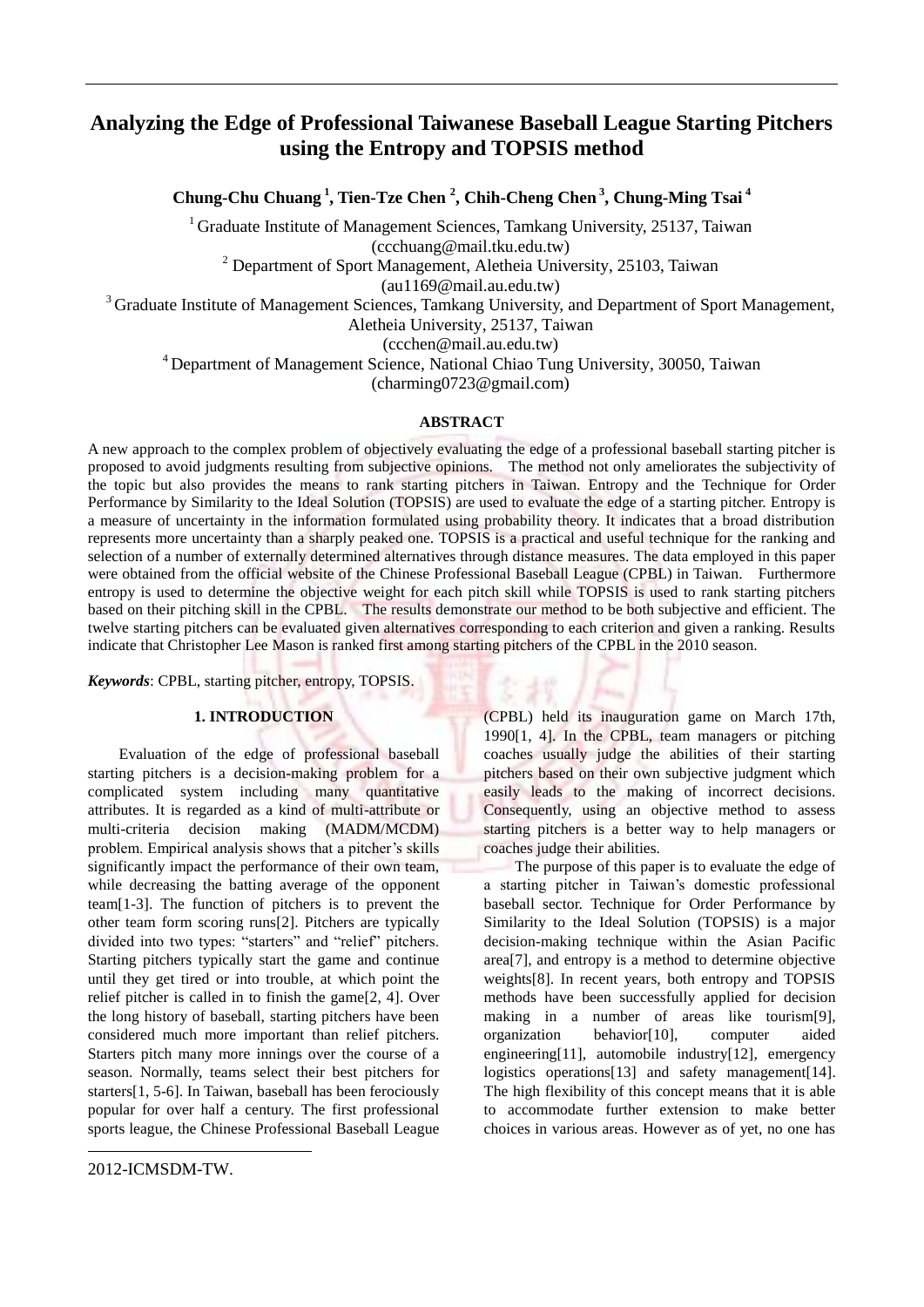applied TOPSIS and entropy in the sports area. This is the motivation for our study. Entropy and the TOPSIS approach are applied in order to rank professional baseball league starting pitchers in Taiwan's professional domestic baseball sector. This is done according to their relative closeness coefficients based on the criteria most critical towards winning the game. We hope that this analysis will provide useful and objective information for professional baseball team to evaluating their own starting pitchers.

The rest of the paper is organized as follows. In the next section, the methodology for evaluation is given. Section 3 will focus on empirical analysis to find the edge of starting pitchers in the CPBL. In the final section, some conclusions are drawn and remarks made as regards future study.

## **2. METHODOLOGY OF EVALUATION**

The evaluation procedure consists of several steps. Detailed descriptions of each step are given in the following subsections.

### **2.1 TOPSIS method**

TOPSIS (technique for order performance by similarity to the ideal solution), the concept of distance measures, was initially presented by Hwang and Yoon[7, 15]. The ideal solution (also called the positive ideal solution) is a solution that maximizes the benefit criteria/attributes and minimizes the cost criteria/attributes, whereas a negative ideal solution (also called the anti-ideal solution) maximizes the cost criteria/attributes and minimizes the benefit criteria/attributes[16]. The so-called benefit criteria/attributes are those used for maximization, while the cost criteria/attributes are those for minimization. The best alternative is the one, which is the alternative closest to the ideal solution and farthest from the negative ideal solution[15-16].

Suppose a MADM/MCDM problem has *m* alternatives  $(A_1, A_2, ..., A_m)$ , and *n* decision criteria/attributes ( $c_1, c_2, ..., c_n$ ). Each alternative is evaluated with respect to the  $n$  criteria/attributes. All the values/ratings assigned to the alternatives with respect to each criterion form a decision matrix denoted by  $X = (x_{ij})_{m \times n}$ . Let  $W = (w_1, w_2, ..., w_n)$  be the relative weight vector about the criteria, satisfying  $\sum_{j=1}^{n} w_j = 1$ . Then the TOPSIS method can be expressed in a series

of steps as follows:

Step 1: Normalize the decision matrix  $X = (x_{ij})_{m \times n}$  by calculating  $r_{ij}$  which represents the normalized criteria/attribute value/rating.

2  $(1/x_{ij}) / \sqrt{\sum_{i=1}^{m} 1/n}$  $r_{ij} = (1 / x_{ij}) / \sqrt{\sum_{i=1}^{\infty} 1 / x_{ij}}$  $=(1/x_{ij})/\sqrt{\sum}$ minimization objective, where  $i = 1, 2, ..., m$  and  $j = 1, 2, ..., n$ , (1)

2  $\sqrt{\sum\nolimits_{i=1}^{m}}$  $r_{ij} = x_{ij} / \sqrt{\sum_{i=1}^{m} x_{ij}^2}$ , for the maximization objective, where  $i = 1, 2, ..., m$  and  $j = 1, 2, ..., n$ . (2)

Step 2: Calculate the weighted normalized decision  $matrix \quad V = (v_{ij})_{m \times n}$ 

 $v_{ij} = r_{ij} \cdot w_j$ , where  $i = 1, 2, ..., m$  and  $j = 1, 2, ..., n$ , (3)

where  $w_j$  is the relative weight of the  $j^{\text{th}}$  criterion or

attribute, and 
$$
\sum_{j=1}^{n} w_j = 1
$$
.

Step 3: Determine the ideal  $(A^*)$  and negative ideal  $(A^-)$ solutions:

$$
A^* = \left\{ v_1^*, v_2^*, \dots, v_n^* \right\} \text{ where } v_j^* = \max_i (v_{ij}), \quad (4)
$$

$$
A^{-} = \left\{ v_1^{-}, v_2^{-}, ..., v_n^{-} \right\} \text{ where } v_j^{-} = \min_i(v_{ij}). \quad (5)
$$

Step 4: Calculate the Euclidean distances of each alternative from the positive ideal solution and the negative ideal solution, respectively:

$$
d_i^* = \sqrt{\sum_{i=1}^n (v_{ij} - v_j^*)^2} \quad i = 1, 2, ..., m,
$$
 (6)

$$
d_i^- = \sqrt{\sum_{i=1}^n (v_{ij} - v_j^-)^2} \quad i = 1, 2, ..., m. \tag{7}
$$

Step 5: Calculate the relative closeness of each alternative to the ideal solution. The relative closeness of the alternative  $A_i$  with respect to  $A^*$  is defined as *CC<sup>i</sup>*

$$
CC_i = d_i^- / (d_i^* + d_i^-) \quad i = 1, 2, ..., m. \tag{8}
$$

Step 6: Rank the alternatives according to the relative closeness to the ideal solution. The bigger the  $cc_i$ , the better the alternative  $A_i$ . The best alternative is the one with the greatest relative closeness to the ideal solution.

#### **2.2 Entropy method**

The importance coefficients in the MADM methods refer to a subjective and/or objective "weight"' given to each criterion. The entropy method is a way to generate objective weight and thus is often used for assessing weights in the TOPSIS method. The concept of information entropy was first introduced by Claude E. Shannon in 1948[8, 10]. Entropy is a measure of uncertainty in the information formulated using probability theory. It indicates that a broad distribution represents more uncertainty than a sharply peaked one. To determine objective weights by the entropy measure, the decision matrix in Eq. (9)

$$
X = \begin{pmatrix} x_{11} & \dots & x_{1m} \\ \vdots & \ddots & \vdots \\ x_{n1} & \dots & x_{nm} \end{pmatrix}
$$
 (9)

needs to be normalized for each criterion  $C_j$  (*j* = 1, 2, ..., *m*) as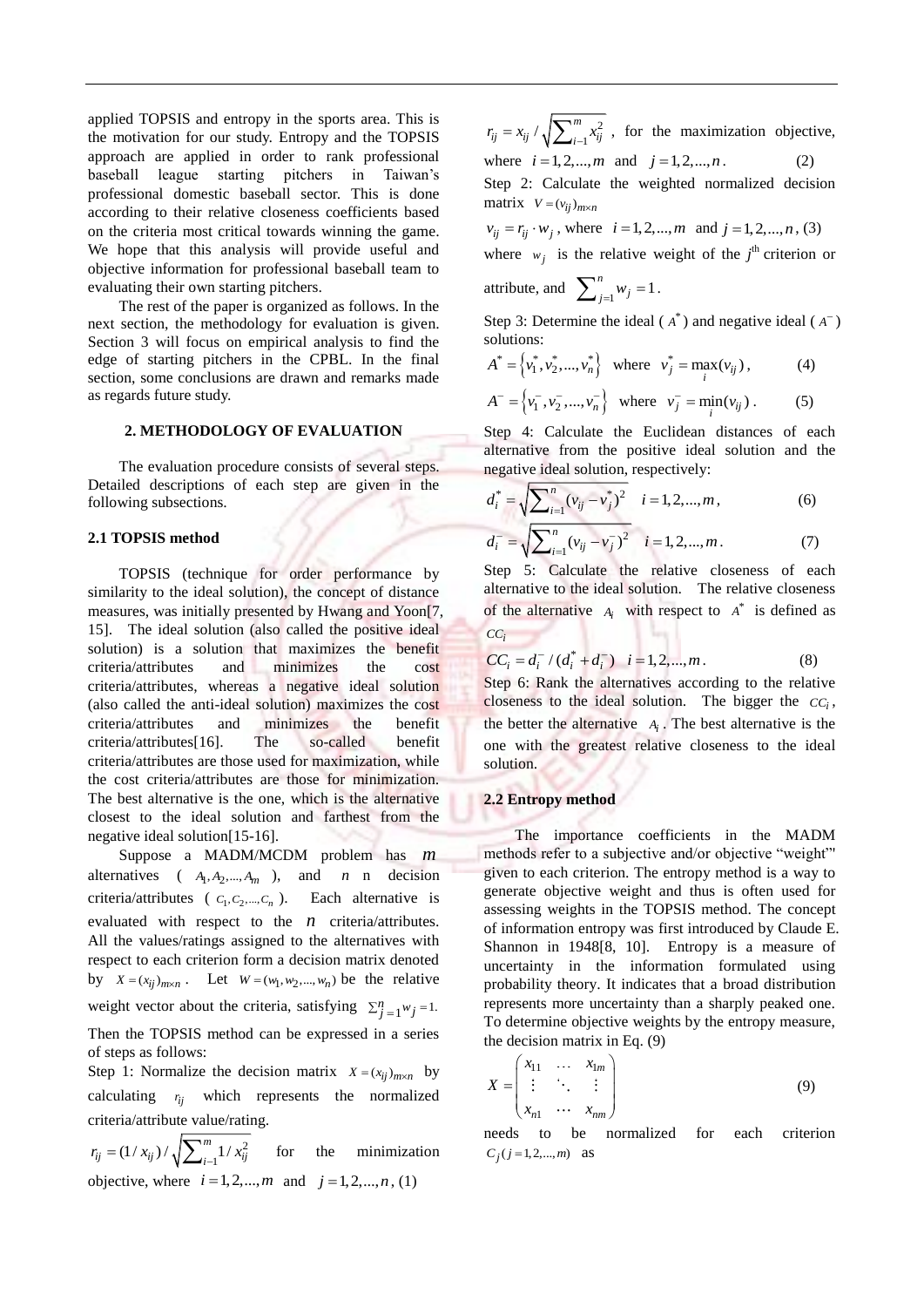$$
p_{ij} = x_{ij} / \sum_{i=1}^{n} x_{ij}, \quad i = 1, 2, ..., n; j = 1, 2, ..., m \tag{10}
$$

As a consequence, a normalized decision matrix representing the relative performance of the alternatives is obtained as

$$
p = \begin{pmatrix} p_{11} & \dots & p_{1m} \\ \vdots & \ddots & \vdots \\ p_{m1} & \dots & p_{nm} \end{pmatrix}
$$
 (11)

 The amount of decision information contained in Eq. (11) and emitted from each criterion  $C_j$  ( $j = 1, 2, \dots, m$ ) can thus be measured by the entropy value  $e_j$  as

$$
e_j = -k \sum_{i=1}^{n} p_{ij} \ln p_{ij} , \qquad (12)
$$

where  $k = \frac{1}{\ln n}$  is a constant which guarantees  $0 \le e_i \le 1$ .

The degree of divergence  $(d_j)$  of the average intrinsic information contained by each criterion  $C_j$  ( $j = 1, 2, ..., m$ )

can be calculated as

 $d_i = 1 - e_i$ 

$$
(13
$$

where  $d_j$  represents the inherent contrast intensity of the criterion  $C_j$ . The more divergent the performance ratings  $p_{ij}$  (*i*=1,2,...,*n*) for the criterion  $C_j$ , the higher its corresponding  $d_j$ , and the more important the criterion  $C_j$  for the problem. This reflects that a criterion is less important for a specific problem if all alternatives have similar performance ratings for that criterion. If all the performance ratings against a criterion are the same, the criterion can be eliminated for the given situation on which a decision is to be based, because it transmits no information to the DM [8].

The objective weight for each criterion  $C_j$  ( $j = 1, 2, \dots, m$ ) is thus given by

$$
w_j = d_j / \sum_{k=1}^m d_k , \qquad (14)
$$

#### **2.3 Data**

The data employed in this study were obtained from the official CPBL website (http://www.cpbl.com.tw)[17], a website that has collected and posted records of every CPBL baseball game in 2010. The most commonly cited statistics for starting pitchers are innings pitched per game, earned run average (ERA), strikeouts per 9 innings pitched  $(K/9)$ , and walks plus hits per inning pitched  $(WHIP)[1,$ 5-6, 18], all of which are included in this study. We want to formulate a simple model, one whose parameters are familiar to all fans, so only those four statistics are used: innings pitched (IP), earned run average (ERA), strikeouts per 9 innings (K/9) and walks plus hits per inning pitched (WHIP). We calculate the ERA, K/9 and WHIP for all starting pitchers using the following formulas:

ERA=9 × (*Earned Run Allowed/Innings Pitched*) K/9=9 × (*Strikeouts/Innings Pitched*) WHIP=(*Walks + Hits*)*/Innings Pitched*

## **3. EMPIRICAL ANALYSIS FOR STARTING PITCHERS OF THE CPBL**

The procedure for calculating the edge of Taiwanese professional baseball league starting pitchers in the application cases is shown below.

#### **3.1 Alternative pitchers**

A brief description of twelve starting pitchers is set forth below. Their names are shown in Table 1. Each team in the CPBL, including the Brothers Elephant, Uni Lions, La New Bears and Sinon Bulls, had three players selected as alternatives. As can be seen in Table 1, Pan, has the most games started in the CPBL, 29 games. He pitched 191.2 innings and won 11 games in 2010. His ERA was 3.913, WHIP was 1.130 and K/9 was 3.906. Magrane, who pitched 192.0 innings for Brothers Elephant in 2010, won 11 games out of the 27 games he started. He performance can be summarized as follows: 2.250 ERA, 1.100 WHIP and 5.481 K/9. Roman who pitched for the Brothers Elephant won 12 games out of 24 games started and had an ERA of 2.323, WHIP of 1.240, and K/9 of 5.607 for 162.2 innings. Ray and Mason, who both played for the La New Bears, won 7 and 10 games, respectively, out of the 24 games they started in 2010 season. Ray's performance can be summarized as follows: 2.629 ERA, 1.440 WHIP and 4.968 K/9 out of 154.0 innings pitched. Masson pitched 166.1 innings, and his ERA was 2.813, WHIP was 1.210 and K/9 was 7.965.

Table 1 Pitching information for alternative pitchers in 2010

| Pitcher's     | <b>GS</b> | <b>IP</b> | ER A      | WHIP      | K/9       |
|---------------|-----------|-----------|-----------|-----------|-----------|
| name          | (Wins)    |           |           |           |           |
| Pan, W.L.     | 29(11)    | 191.2(3)  | 3.193(10) | 1.130(3)  | 3.906(12) |
| Magrane, J.   | 27(11)    | 192.0(2)  | 2.250(2)  | 1.100(2)  | 5.481(6)  |
| Roman, O.     | 24(12)    | 162.2(6)  | 2.323(3)  | 1.240(9)  | 5.607(4)  |
| Ray, K. A.    | 24(7)     | 154.0(7)  | 2.629(5)  | 1.440(11) | 4.968(8)  |
| Mason, C.L.   | 24(10)    | 166.1(4)  | 2.813(7)  | 1.210(7)  | 7.695(2)  |
| Shoda, I.     | 24(11)    | 193.0(1)  | 3.031(8)  | 1.200(5)  | 4.986(7)  |
| Lin, Y.C.     | 23(9)     | 147.1(8)  | 2.687(6)  | 1.210(6)  | 7.101(3)  |
| Yang, C. F.   | 22(11)    | 143.0(9)  | 2.328(4)  | 1.150(4)  | 4.779(10) |
| Wang, J. M.   | 21(10)    | 124.2(11) | 3.826(11) | 1.440(12) | 9.279(1)  |
| Rakers, A. J. | 18(4)     | 121.1(12) | 4.153(12) | 1.290(10) | 4.905(9)  |
| Castillo, C.  | 17(14)    | 165.2(5)  | 2.173(1)  | 1.020(1)  | 4.302(11) |
| Williams, J.  | 16(7)     | 139.0(10) | 3.107(9)  | 1.220(8)  | 5.508(5)  |
| average       | 22(10)    | 158.2     | 2.876     | 1.221     | 5.710     |

Note: the (n) indicates ranking in terms of the criterion

Shoda, Lin and Yang started 24 games, 23 games and 22 games, respectively. for the Sinon Bulls, and they won 11 games, 9 games and 11 games, respectively.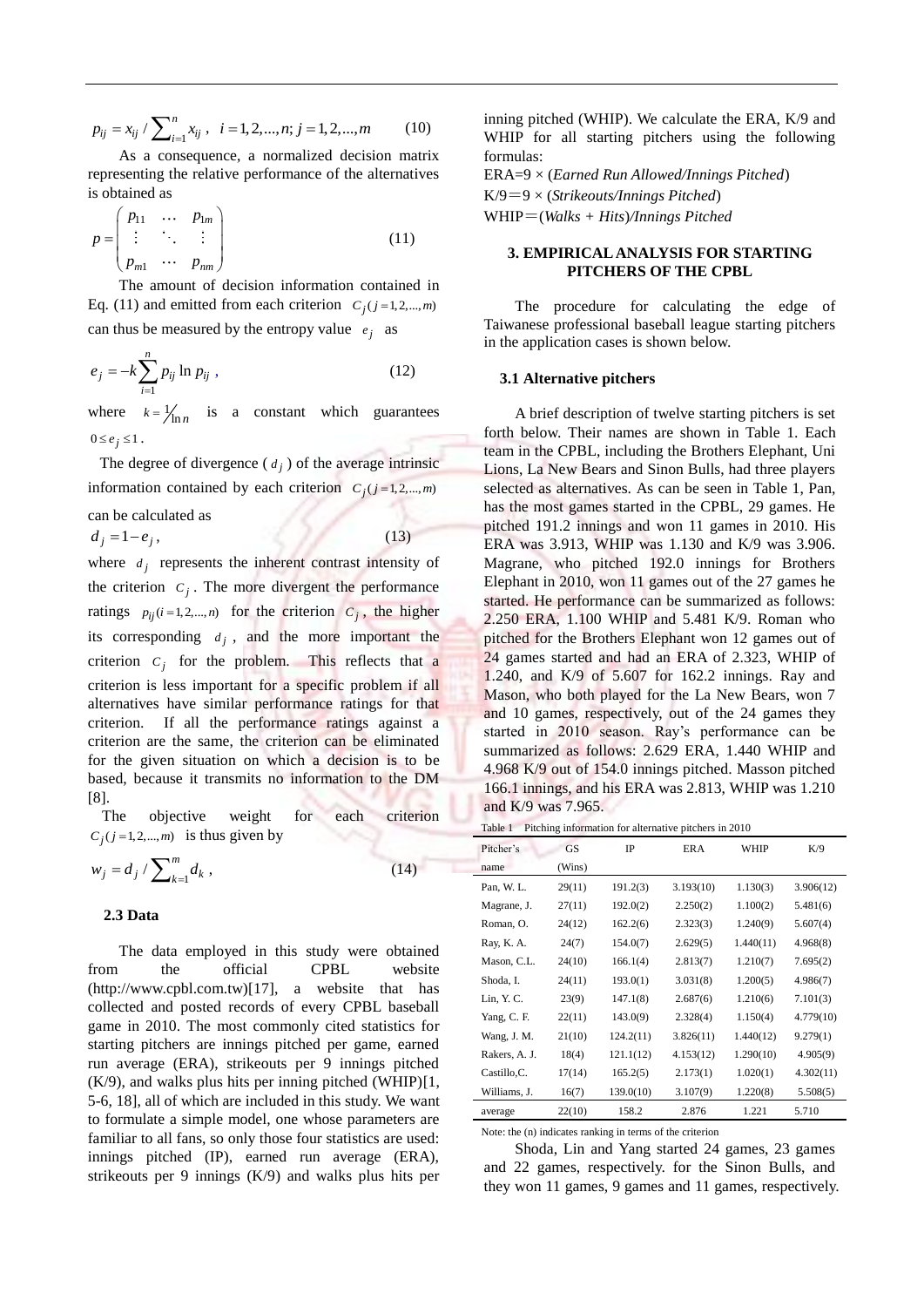Shoda had an ERA of 3.031, WHIP of 1.200 and K/9 of 4.986 out of 193.0 innings pitched. Lin pitched 147.1 innings, with an ERA of 2.687, WHIP of 1.210 and K/9 of 7.10. Yang's ERA performance was 2.328, WHIP was 1.150, K/9 was 4.779 out of 143.0 innings pitched. Wang pitched 124.2 innings and started 21 games for the Uni Lions. He won 10 games and his performance can be summarized as follows: 3.826 ERA, 1.440 WHIP and 9.279 time strikeouts per nine innings in 2010. Rakers only won 4 games but he started in 18 games for the La New Bears in the season of 2010. He pitched 121.1 innings and his ERA was 4.153, WHIP was 1.290 and K/9 was 4.905.Castillo, who has won the most games, started 18 games and won 14. Castillo had an ERA of 2.173 and his WHIP performance was 1.020 and K/9 was 4.302 in 2010. Williams only started in 16 games in 2010. His ERA performance was 3.107, with a WHIP of 1.220 and K/9 of 5.508, and he won 7 games for the Uni Lions.

On average, all starting pitchers in the CPBL started 22 times, received ten wins, pitched 158.2 innings, and their average ERA, WHIP and K/9 were 2.876, 1.221 and 5.710, respectively.

#### **3.2 The weights of evaluation criteria**

The entropy method is used to determine the weights of the evaluation criteria. In the first step, use Eq. (10) to normalize each criterion. In the second step, the entropic value is calculated using Eq. (12). In the third step, use Eq. (13) to calculate the degree of divergence of the average intrinsic information contained by each criterion. For the final step, the weight of each criterion is calculated using Eq. (14). Computations were done with the Excel and R software. Table 2 shows the weights for each criterion. The WHIP is the most important factor for starting pitchers in the CPBL, second is the IP, third is the ERA and fourth is the K/9.

Table 2 Weights of the criteria

| Criteria | IP     | ER A   | WHIP   | K/9    | Total  |  |
|----------|--------|--------|--------|--------|--------|--|
| weight   | 0.2538 | 0.2482 | 0.2581 | 0.2399 | 1.0000 |  |

### **3.3 TOPSIS for deriving the overall performance values of alternative pitchers**

| Decision matrix<br>Table 3 |       |            |       |       |
|----------------------------|-------|------------|-------|-------|
| Pitcher's name             | IP    | <b>ERA</b> | WHIP  | K/9   |
| Pan, Wei-Lun               | 191.2 | 3.193      | 1.130 | 3.906 |
| Jim Magrane                | 192.0 | 2.250      | 1.100 | 5.481 |
| Orlando Roman              | 162.2 | 2.323      | 1.240 | 5.607 |
| Kenneth Alan Ray           | 154.0 | 2.629      | 1.440 | 4.968 |
| Christopher Lee Mason      | 166.1 | 2.813      | 1.210 | 7.695 |
| Itsuki Shoda               | 193.0 | 3.031      | 1.200 | 4.986 |
| Lin, Ying-Chieh            | 147.1 | 2.687      | 1.210 | 7.101 |
| Yang, Chien-Fu             | 143.0 | 2.328      | 1.150 | 4.779 |
| Wang, Jing-Ming            | 124.2 | 3.826      | 1.440 | 9.279 |
| Aaron James Rakers         | 121.1 | 4.153      | 1.290 | 4.905 |
| Carlos Castillo            | 165.2 | 2.173      | 1.020 | 4.302 |
| Jerome Williams            | 139.0 | 3.107      | 1.220 | 5.508 |

Hwang and Yoon (1981) originally proposed the

order performance technique based on the similarity to the ideal solution (TOPSIS), in which the chosen alternative should not only have the shortest distance from the positive ideal reference point (PIRP), but also have the longest distance from the negative ideal reference point (NIRP), to solve the MCDM problems [8-9, 15-16, 19]. We measured the performance of starting pitchers with respect to each criterion. Table 3 shows the decision matrix of selection criteria.

Use either Eq. (1) or Eq. (2) to find the normalized decision matrix depending on whether the objective of the selection criterion is that of minimization or maximization. Table 4 shows the normalized decision matrix.

| Table 4 | Normalized decision matrix |  |
|---------|----------------------------|--|
|         |                            |  |

| пипеса ассизіон пишта        |        |        |        |        |  |  |  |
|------------------------------|--------|--------|--------|--------|--|--|--|
| Pitcher's name               | IP     | ER A   | WHIP   | K/9    |  |  |  |
| Pan. Wei-Lun                 | 0.1007 | 0.0925 | 0.0771 | 0.0568 |  |  |  |
| Jim Magrane                  | 0.1012 | 0.0652 | 0.0751 | 0.0797 |  |  |  |
| Orlando Roman                | 0.0855 | 0.0673 | 0.0846 | 0.0815 |  |  |  |
| Kenneth Alan Ray             | 0.0811 | 0.0761 | 0.0982 | 0.0722 |  |  |  |
| <b>Christopher Lee Mason</b> | 0.0875 | 0.0815 | 0.0826 | 0.1158 |  |  |  |
| Itsuki Shoda                 | 0.1017 | 0.0878 | 0.0819 | 0.0725 |  |  |  |
| Lin, Ying-Chieh              | 0.0775 | 0.0779 | 0.0826 | 0.1032 |  |  |  |
| Yang, Chien-Fu               | 0.0753 | 0.0675 | 0.0785 | 0.0695 |  |  |  |
| Wang, Jing-Ming              | 0.0654 | 0.1109 | 0.0983 | 0.1349 |  |  |  |
| Aaron James Rakers           | 0.0638 | 0.1203 | 0.0881 | 0.0713 |  |  |  |
| Carlos Castillo              | 0.0870 | 0.0629 | 0.0696 | 0.0625 |  |  |  |
| Jerome Williams              | 0.0733 | 0.0901 | 0.0834 | 0.0801 |  |  |  |

Criteria are divided between maximization and minimization. Maximization criteria are IP and K/9, and minimization criteria are ERA and WHIP. Then the weighted normalized decision matrix is calculated using Eq. (3). The weighted normalized decision matrix for each selection criterion is shown in Table 5. Table 5 Weighted normalized decision matri

| rable 5<br>weighted normanzed decision matrix |        |            |        |        |  |  |
|-----------------------------------------------|--------|------------|--------|--------|--|--|
| Pitcher's name                                | IP     | <b>ERA</b> | WHIP   | K/9    |  |  |
| Pan, Wei-Lun                                  | 0.0256 | 0.0229     | 0.0199 | 0.0136 |  |  |
| Jim Magrane                                   | 0.0257 | 0.0162     | 0.0194 | 0.0191 |  |  |
| Orlando Roman                                 | 0.0217 | 0.0167     | 0.0218 | 0.0196 |  |  |
| Kenneth Alan Ray                              | 0.0206 | 0.0189     | 0.0253 | 0.0173 |  |  |
| <b>Christopher Lee Mason</b>                  | 0.0222 | 0.0202     | 0.0213 | 0.0278 |  |  |
| Itsuki Shoda                                  | 0.0258 | 0.0218     | 0.0211 | 0.0174 |  |  |
| Lin, Ying-Chieh                               | 0.0197 | 0.0193     | 0.0213 | 0.0248 |  |  |
| Yang, Chien-Fu                                | 0.0191 | 0.0167     | 0.0203 | 0.0167 |  |  |
| Wang, Jing-Ming                               | 0.0166 | 0.0275     | 0.0254 | 0.0324 |  |  |
| <b>Aaron James Rakers</b>                     | 0.0162 | 0.0298     | 0.0227 | 0.0171 |  |  |
| Carlos Castillo                               | 0.0221 | 0.0156     | 0.0180 | 0.0150 |  |  |
| Jerome Williams                               | 0.0186 | 0.0223     | 0.0215 | 0.0192 |  |  |
| --                                            | ÷.     |            |        | . .    |  |  |

The positive  $(A^*)$  and negative  $(A^-)$  ideal solutions are determined using Eq. (4) and Eq. (5). The values are shown in Table 6.

|                         | Table 6 Positive and negative ideal solutions |        |        |        |  |
|-------------------------|-----------------------------------------------|--------|--------|--------|--|
|                         | IP                                            | ER A   | WHIP   | K/9    |  |
| Positive ideal solution | 0.0258                                        | 0.0156 | 0.0180 | 0.0324 |  |
| Negative ideal solution | 0.0162                                        | 0.0298 | 0.0227 | 0.0136 |  |

Next, the distance of each alternative is calculated using Eq. (6) and Eq. (7). These values are shown in Table 7. The closeness coefficient  $CC_i$  is determined using Eq. (8). The starting pitchers' closeness coefficient value and his rank are also shown in Table 7.

When the TOPSIS approach was employed, Christopher Lee Mason who played for the La New Bears was identified as the best starting pitcher in the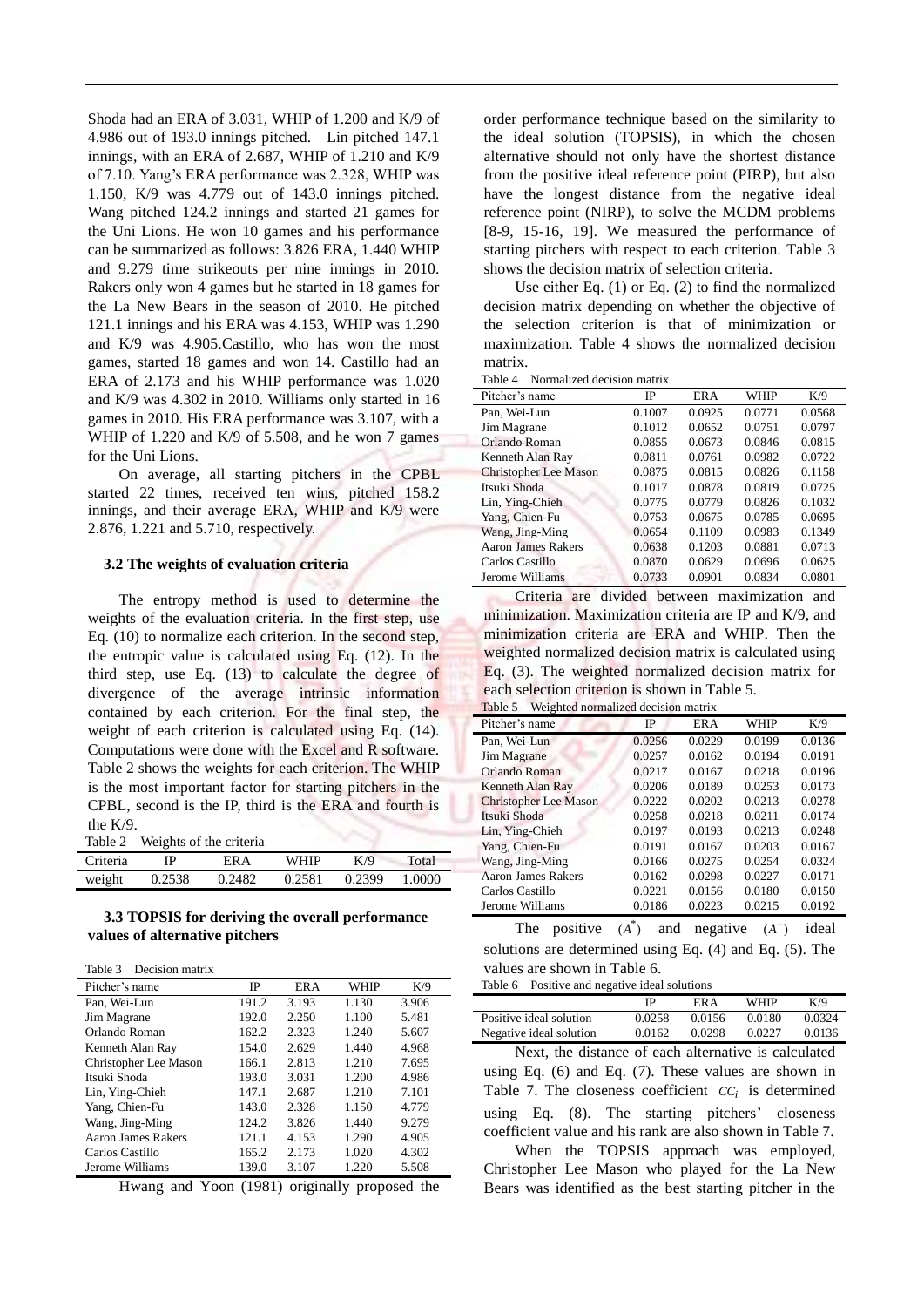CPBL. This finding is surprising, because in the 2010 season, Mason earned ten wins in 24 game starts and when pitching his IP, ERA, WHIP and K/9 performance were not the best in the CPBL, being only slightly better than average. On the other hand Carlos Castillo's performance of Wins, ERA and WHIP were ranked number one in the CPBL, but he ranked only sixth of overall starting pitchers. Castillo pitched 165.2 innings with 1.020 walks plus hits per inning and 2.173 ERA in the 2010 season. His performance for IP, WHIP and ERA were better than average, but his K/9 performance was lower than average. Lin, Ying-Chieh, ranked second place among all twelve starting pitchers, earning nine wins in 23 game starts but his performance of wins was lower than average.

Table 7 Positive and negative ideal solutions and distance for each alternative, closeness coefficient and Rank

| Pitcher's name        | $d^*$  | $d^-$  | $CC_i$ | Rank           |
|-----------------------|--------|--------|--------|----------------|
| Pan, Wei-Lun          | 0.0203 | 0.0120 | 0.3718 | 10             |
| Jim Magrane           | 0.0134 | 0.0178 | 0.5706 | 3              |
| Orlando Roman         | 0.0140 | 0.0154 | 0.5244 | 5              |
| Kenneth Alan Ray      | 0.0179 | 0.0126 | 0.4135 | 9              |
| Christopher Lee Mason | 0.0081 | 0.0182 | 0.6913 |                |
| Itsuki Shoda          | 0.0165 | 0.0132 | 0.4433 | 8              |
| Lin, Ying-Chieh       | 0.0109 | 0.0158 | 0.5911 | $\overline{c}$ |
| Yang, Chien-Fu        | 0.0173 | 0.0140 | 0.4475 | 7              |
| Wang, Jing-Ming       | 0.0168 | 0.0191 | 0.5330 | 4              |
| Aaron James Rakers    | 0.0235 | 0.0035 | 0.1299 | 12             |
| Carlos Castillo       | 0.0178 | 0.0161 | 0.4757 | 6              |
| Jerome Williams       | 0.0168 | 0.0097 | 0.3665 | 11             |

Third place was Jim Magrane. In the 2010 season, Magrane earned eleven wins with an ERA of 2.250, WHIP of 1.100 and pitched 192.0 innings. His K/9 performance was 5.481, which ranked sixth place, lower than average. Wang Jing-Ming, a rookie in the CPBL, was ranked fourth place. His K/9 performance was the best out of all starting pitchers in the CPBL. Orlando Roman, who ranked fifth place, had twelve wins and ranked second place although his WHIP performance was 1.240, higher than average. Yang, Chieh-Fu was a member of the Chinese Taipei baseball team that was sent to the 2008 Beijing Olympic Games. He earned 11 wins in the 2010 season, and his ERA and WHIP were better than average. However, his IP and K/9 were both lower than average. Itsuki Shoda pitched 193.0 innings, the most of all starting pitchers in the 2010 season, but his ERA, WHIP and K/9 performance was insufficient to rank him higher than eighth place. Ranked nine was Kenneth Alan Ray. His ERA was 2.629, better than average, but other criteria such as IP, WHIP, K/9 were worse than average. Pan, Wei-Lun although a well-known pitcher in Taiwan, usually enlisted by the Chinese Taipei baseball team, in this study, ranked tenth place for overall starting pitchers in the CPBL. This ranking was greatly affected by his worse performance in terms of ERA and K/9. Jerome Williams and Aaron James Rakers were ranked eleventh and twelfth. Their IP, ERA, WHIP and K/9 performance was worse than average.

## **4. CONCLUSIONS**

Generally, most baseball fans or commentators

judge who is the best starting pitcher based on their number of wins or ERA. Based on the above criteria, in the 2010 season, the best starting pitcher of the CPBL was Carlos Castillo. In order to evaluate the performance of starting pitchers in CPBL more objectively, however, this study employs the Entropy and TOPSIS methodology for analysis to find best starting pitcher in the Taiwanese professional baseball league. Using this methodology, the best starting pitcher was Christopher Lee Mason, not Carlos Castillo. From a methodological point of view, the results of this study adopting the Entropy approach reveal that IP, ERA, WHIP and K/9 have mostly the same weight on determing the best starting pitcher in the CPBL. The findings demonstrate that Entropy is a useful tool to help support a decision to calculating the weights of criteria. It generates objective weights and breaks down a complex decision-marking system into a simple way to avoid misleading judgments resulting from subjective opinions. These findings demonstrate that TOPSIS is an adequate tool to select the best alternative. In conclusion, developing a model that fits all decision-makers and every decision situation may not be realistic. Each starting pitcher has different pitching skills for their team. The study does not attempt to recommend which pitcher is the best, but rather provides coaches or managers with information that can give insight into a pitcher's abilities.

 Starting pitchers are a valuable asset to professional baseball teams. It is hard to train a good starter, and not every candidate is necessarily suitable for the job. If coaches or managers make incorrect decisions to release a potentially good starter based on incomplete information this would be a loss to the team. We suggest two avenues for future research, first, the selection of more criteria for determining the best starting pitchers, such as batting average against (AVG) or rate of ground outs divided by air outs (GO/AO). Second, the Entropy and TOPSIS methodology could also be employed to analyze relief pitchers, catchers, infielders and outfielders, ultimately to help coaches or managers make decisions correctly based on the analysis results.

#### **REFERENCES**

- [1] C.C. Chen, and T.T. Chen, "Starting Pitchers' Pitch Skills Positioning of CPBL in 2008-Multidimentional Scaling Analysis", *Journal of Physical Education Fu Jen Catholic University*, vol. 8, pp. 109-125, 2009.
- [2] E.D. Gould, and E. Winter, "Interactions between Workers and the Technology of Production: Evidence from Professional Baseball", *The Review of Economics and Statistics*, vol. 91, pp. 188-200, 2009.
- [3] L.D. Singell, "Managers, specific human capital, and firm productivity in major league baseball",